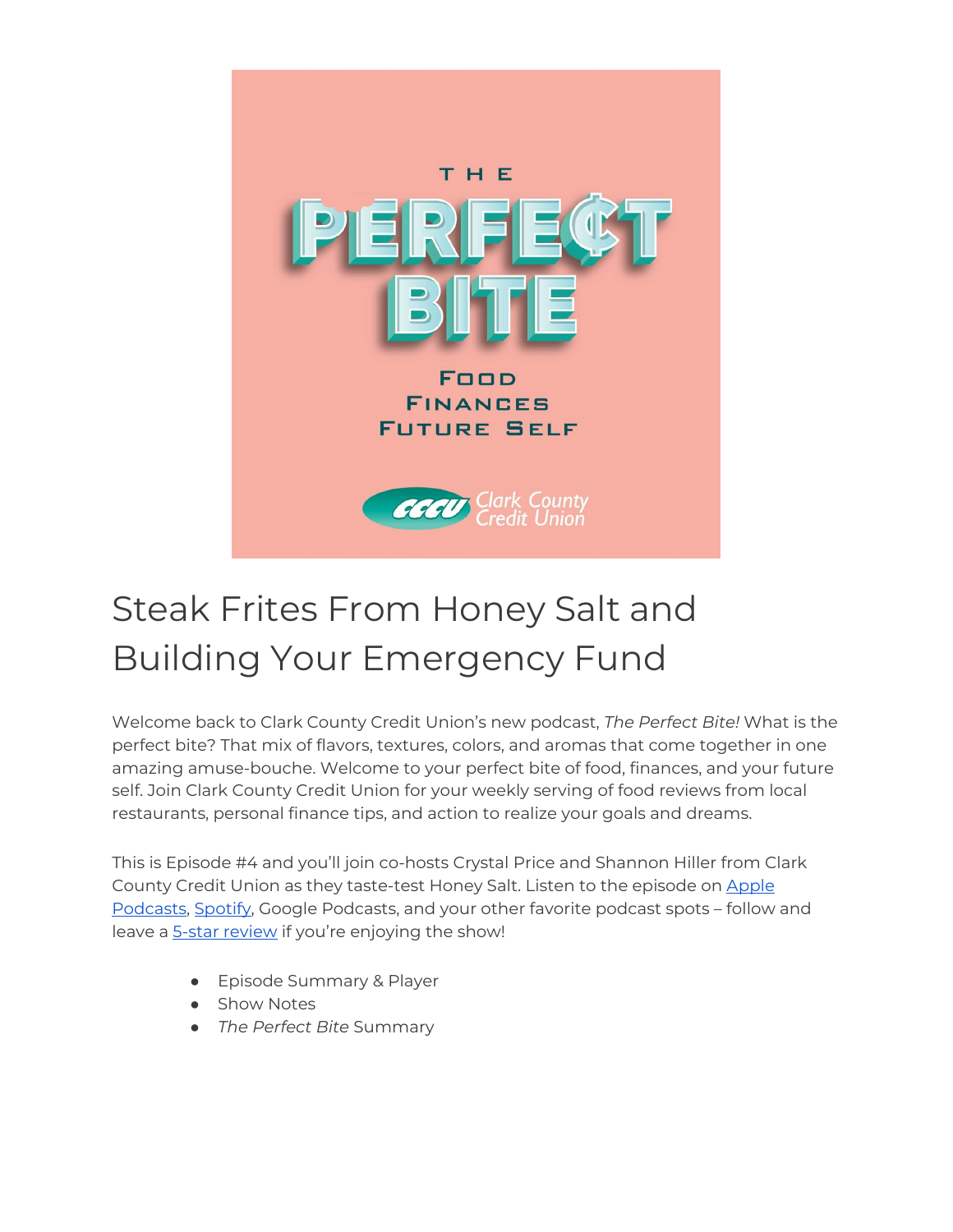# *The Perfect Bite* **Episode #4: Steak Frites From Honey Salt and Building Your Emergency Fund**

In this fourth bite, join co-hosts Crystal Price and Shannon Hiller from Clark County Credit Union as they plan for a beautifully messy and tasty meal at Honey Salt, discuss why an emergency fund is more than just extra cash, and a self-assessment to help create your emergency fund. You'll learn how to build your emergency fund in stages, recognize how you feel about your finances, and some fun names for cocktails. This episode covers everything from Honey Salt to emergency funds. Here's a small sample of what you will hear in this episode:

- What questions should you ask yourself about your finances?
- How was Honey Salt?
- What can you do to start saving up an emergency fund?
- How does Banzai help?
- What is a Secondary Savings Account?
- How do you feel about your finances?
- Could you cover an unplanned \$1,000 expense?
- What's the purpose of an emergency fund?

Learn more at [CCCULV.org](https://www.ccculv.org/) and check out the financial resources at [CUinsight.com.](https://www.cuinsight.com/)

Check out the episode and show notes below for much more detail.

#### **Show Notes**

- **Steak Frites From Honey Salt and Building Your Emergency Fund**
	- [0:06] ] Welcome to *[The Perfect Bite](https://www.ccculv.org/)*
	- [0:22] Learn more at [CCCULV.org](https://www.ccculv.org/) and check out the financial resources at [CUinsight.com](https://www.cuinsight.com/)
	- [0:34] [Crystal Price, Shannon Hiller](https://www.ccculv.org/Our-Mission.aspx)
	- **Food: Honey Salt**
	- o [0:50] [Honey Salt](https://honeysalt.com/)
	- [1:27] [Farm-to-Table](https://en.wikipedia.org/wiki/Farm-to-table)
	- [3:20] *[Gossip Girl](https://www.imdb.com/title/tt0397442/)*
	- [4:28] Email us at [ThePerfectBite@CCCULV.com](mailto:ThePerfectBite@CCCULV.org)
	- **Finances: Emergency Fund**
	- [5:32] What can you do to start saving up an emergency fund?
	- [6:12] [Budget](https://www.ccculv.org/)
	- o [6:21] [Secondary Savings Account](https://www.ccculv.org/Savings-Accounts.aspx)
	- [6:38] [Banzai](https://ccculv.teachbanzai.com/wellness)
	- o [7:07] Call 702-939-3115 or visit [MembersAuto.com](https://www.membersauto.com/) today
	- **Future Self: Emergency Fund Self-Assessment**
	- [7:52] How do you feel about your finances?